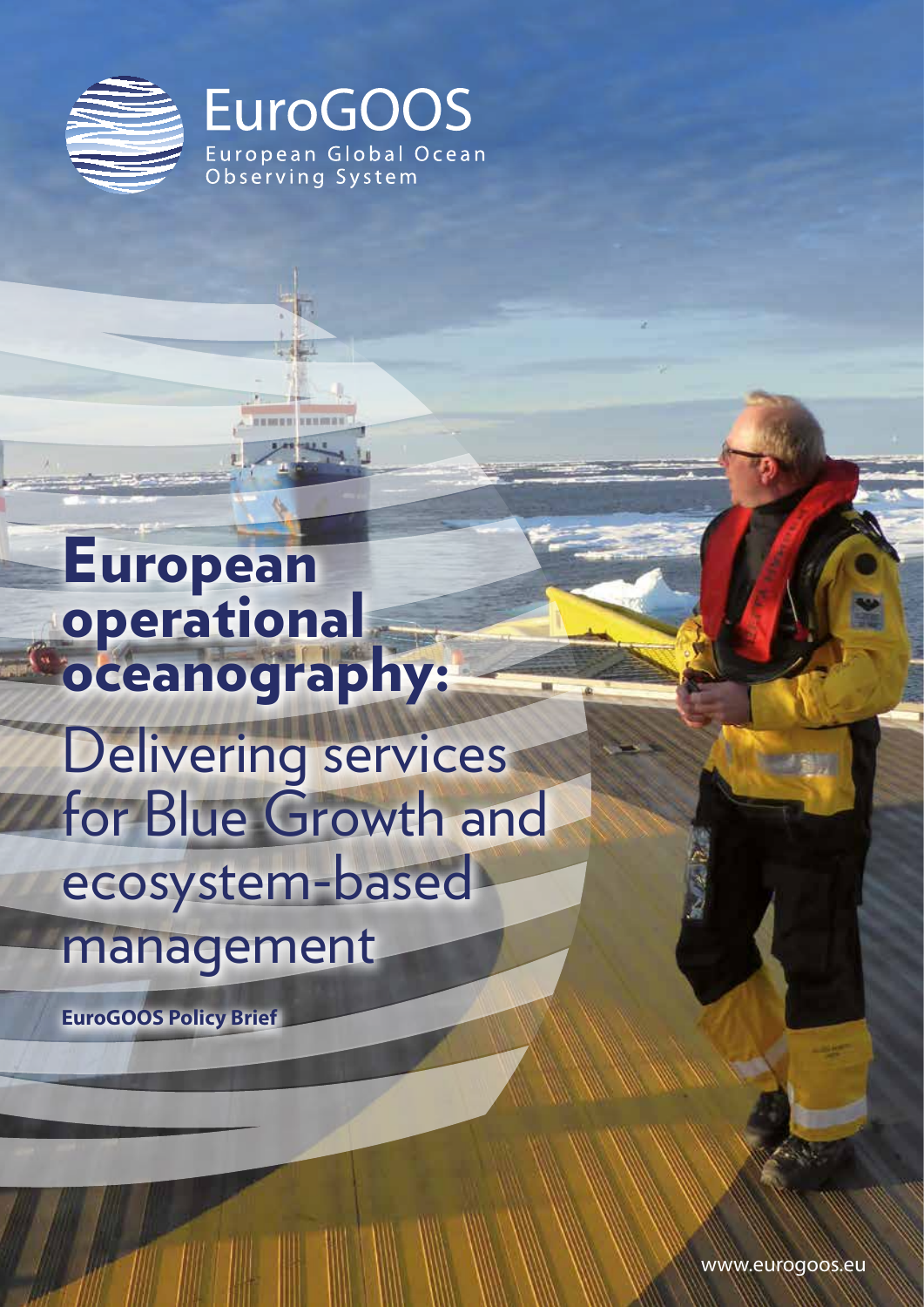# **EXECUTIVE SUMMARY**

Ocean observing brings various economic and societal benefits. It underpins significant decision and policy making in the marine domain, from weather forecasts, to maritime activities, search and rescue operations, and climate modelling. Furthermore, it is also a critical research area, as until now marine ecosystems remain the least explored natural habitat on Earth. Finally, ocean observing gives the prerequisite information for exploring new ocean technologies for biotechnology, renewable energy or oil, gas and mineral exploitation in the deep sea.

Many economic decisions and the implementation of European Directives (e.g. MSFD, MSPD, WFD<sup>1</sup>), and policies (CFP, MSS<sup>2</sup>, etc.) rely on immediate information about the state of the ocean. This information is based on high-quality real-time or near-real-time marine data delivered for management actions at sea and at the coast. However, the current operational observations in Europe represent a strong discrepancy across disciplines (e.g. physical, biological, chemical), and a lack of data standardization which prevents full interoperability (i.e. data from different sources shared seamlessly). Integration of the existing marine data and achieving full interoperability remain a critical challenge and a prerequisite for the creation of the European Digital Single Market<sup>3</sup>.

In this paper, EuroGOOS puts forward four critical priority areas for the European oceanography in the coming years. These areas will require not only increased integration and cooperation within the community, but also financial support to coordinate those activities. Addressing these priority areas will support the European advancement in oceanography and derived products and services, and significantly strengthen Europe's contribution to the Global Earth Observations System of Systems (GEOSS) and the Sustainable Development Goals (SDGs).

Operational oceanography needs to build upon existing initiatives at European level. Among others, those initiatives include the Copernicus Marine Environment Monitoring Service (CMEMS), the European Marine Observation and Data Network (EMODnet), Joint Programming Initiative Healthy and Productive Seas and Oceans (JPI Oceans), the European Strategy Forum on Research Infrastructures (ESFRI), as well as strategic research projects such as AtlantOS, JERICO-NEXT, AORA and others. Cognisance of major European capacities and activities in the satellite remote sensing sphere is also critical e.g. Sentinel launches.

<sup>1</sup> Marine Strategy Framework Directive, Marine Spatial Planning Directive, Water Framework Directive

Common Fisheries Policy, Maritime Security Strategy

<sup>3</sup> European Digital Single Market Strategy (May 2015), https://ec.europa.eu/digital-single-market/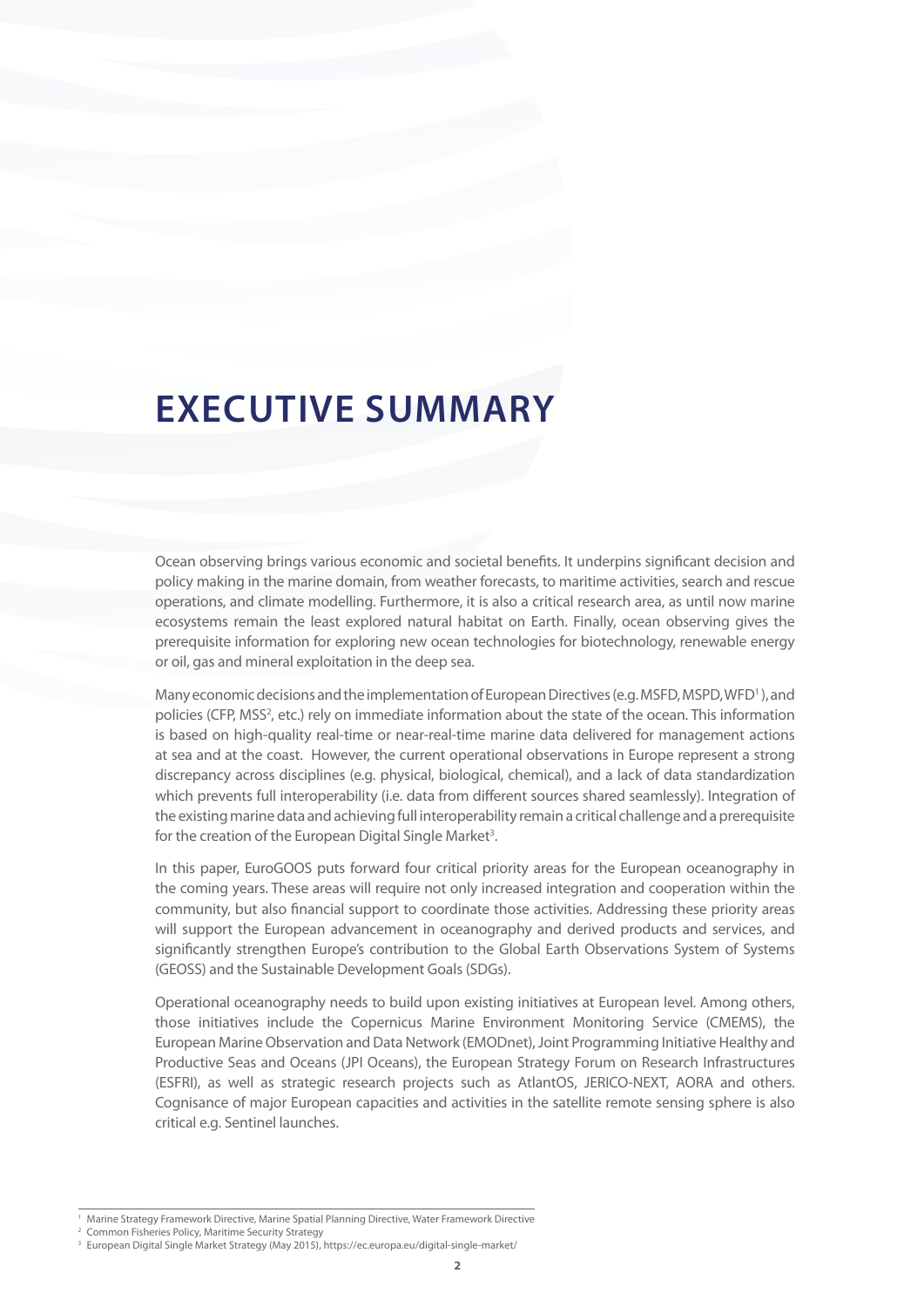Today, ocean observing has an unprecedented potential to help meet societal challenges.

Urgent action is required from both:

- Policy in recognizing this potential and supporting actions for sustained ocean observing and technology development, and
- Ocean community in ensuring synergy and collaboration to strengthen the individual states and regional efforts for the common (global) benefit.

## **KEY SHORT-TERM PRIORITIES FOR THE EUROPEAN OCEANOGRAPHY INCLUDE:**

- **Operational ecology service for ecosystem-based management** including a strong network for biogeochemical observations, advanced basic research to fill the gaps in understanding ocean and ecosystems variability, and integration of existing and new knowledge into ecological models capable of informing management decisions.
- **Coastal oceanography integration** ensuring the uptake of all available observation and data products, advanced knowledge of the coastal ocean and fresh water inputs, and strong cooperation between public and private companies in expanding coastal oceanography services and making full use of digital technologies.
- **Improved modelling and forecasting** capable of integrating a broad number of parameters as well as resolving the estuary-coast-ocean continuum, advancing accuracy and uncertainty estimation, and harmonizing a European framework allowing production of tailor-made products for diverse users tied to the uptake of the CMEMS.
- **European Ocean Observing System (EOOS)** providing a focal point and a framework for European research and operational oceanography through cooperation and engagement across all users of ocean data and information, joined by a shared vision driving Europe's leadership in ocean observing and technology.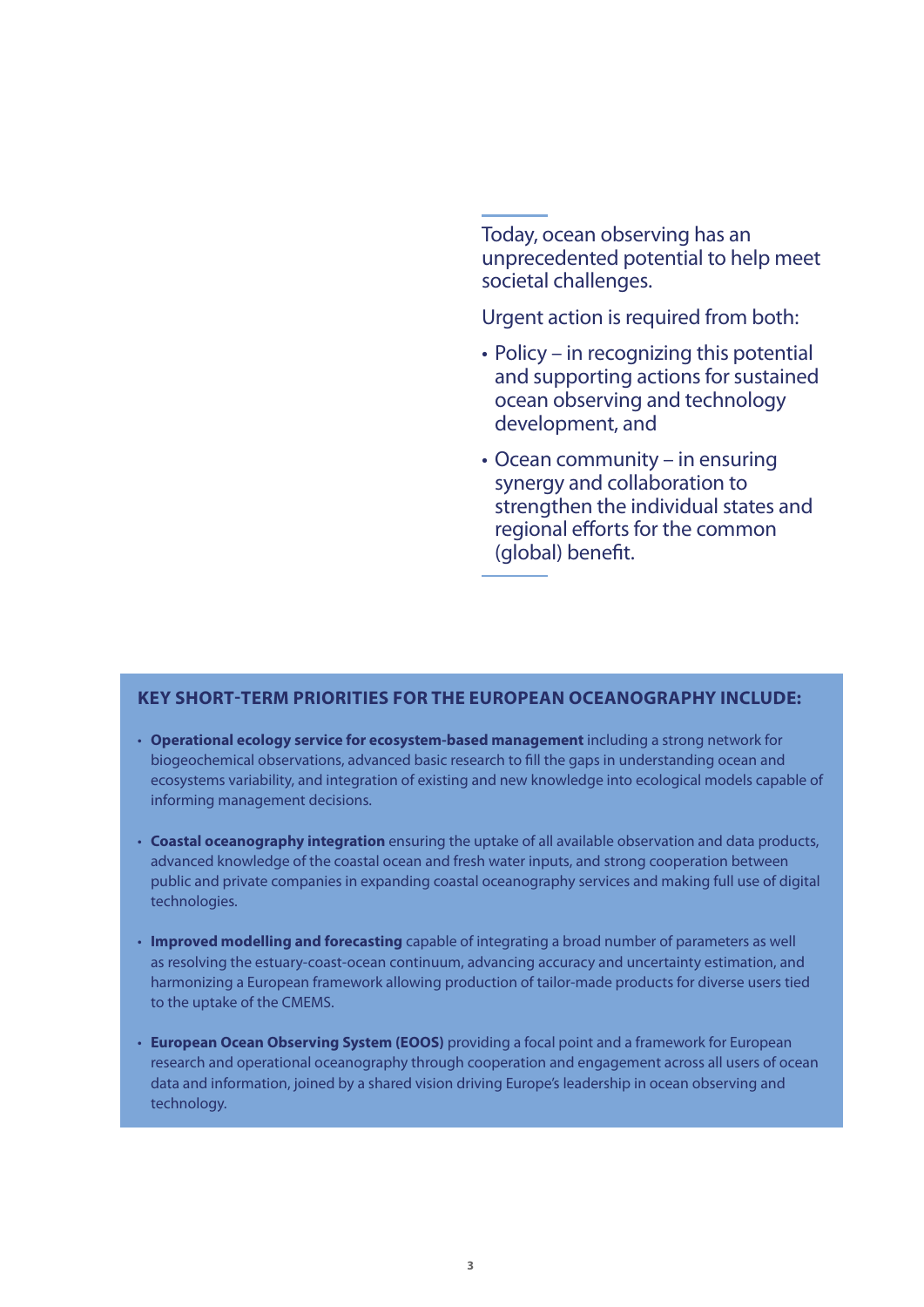

The port of Hamburg, a living example of multi-sectoral economic activities contributing to blue growth

## **INTRODUCTION**

European and global policy and decision-makers have realized that oceanographic services underpin a wide range of maritime activities and provide an important source of economic prosperity stimulating technology development, innovation and job creation. Economic growth areas requiring oceanographic services include exploitation of marine energy and bio-resources, maritime transport, coastal and offshore engineering and deep-sea exploration among others. Current policy and economic pressures must be addressed by oceanographic community to deliver services satisfying growing user needs, while preserving the marine environmental health.

The implementation of a number of European and global directives and policies (e.g. MSFD, MSPD, WFD, CFP, Agenda 2030, international ocean governance) rely on the ocean observing information and data. In addition, the economic value of the ocean puts a strong emphasis on ocean observing to deliver products and services for various socio-economic sectors contributing to Blue Growth (European Union's strategy for sustainable economic growth in the marine and maritime sectors)<sup>4</sup>. Most of those products and services rely on continuous collection, processing, assimilation and integration of ocean data of a high quality. Operational oceanography is the area of marine sciences which develops tools, routines and services to achieve this.

In past decades, European states have been developing state-of-the-art ocean observing and operational capacities. These efforts have been further strengthened by European and regional projects. The EuroGOOS Regional Operational Oceanographic Systems (ROOS) have played an active role in enhancing collaboration in data exchange, standardization and harmonization, stimulating joint activities. However, integration of the existing data and achieving full interoperability remains a critical challenge. The promotion of open data is an ongoing effort at both community and policy levels.

This paper highlights three specific areas requiring more development and integration as well as funding support to coordinate activities in: (i) Operational ecology; (ii) Coastal oceanography; and (iii) Modelling and forecasting. The fourth area featured in this paper is an overarching framework driven by the research and operational community, to build an end-to-end integrated ocean observing system for Europe. The European Ocean Observing System (EOOS) will help define the landscape of the current European ocean observing capacity and reinforce synergy to fill the existing gaps. The EOOS process will encompass the three priorities mentioned here.

<sup>4</sup> http://ec.europa.eu/maritimeaffairs/policy/blue\_growth/index\_en.htm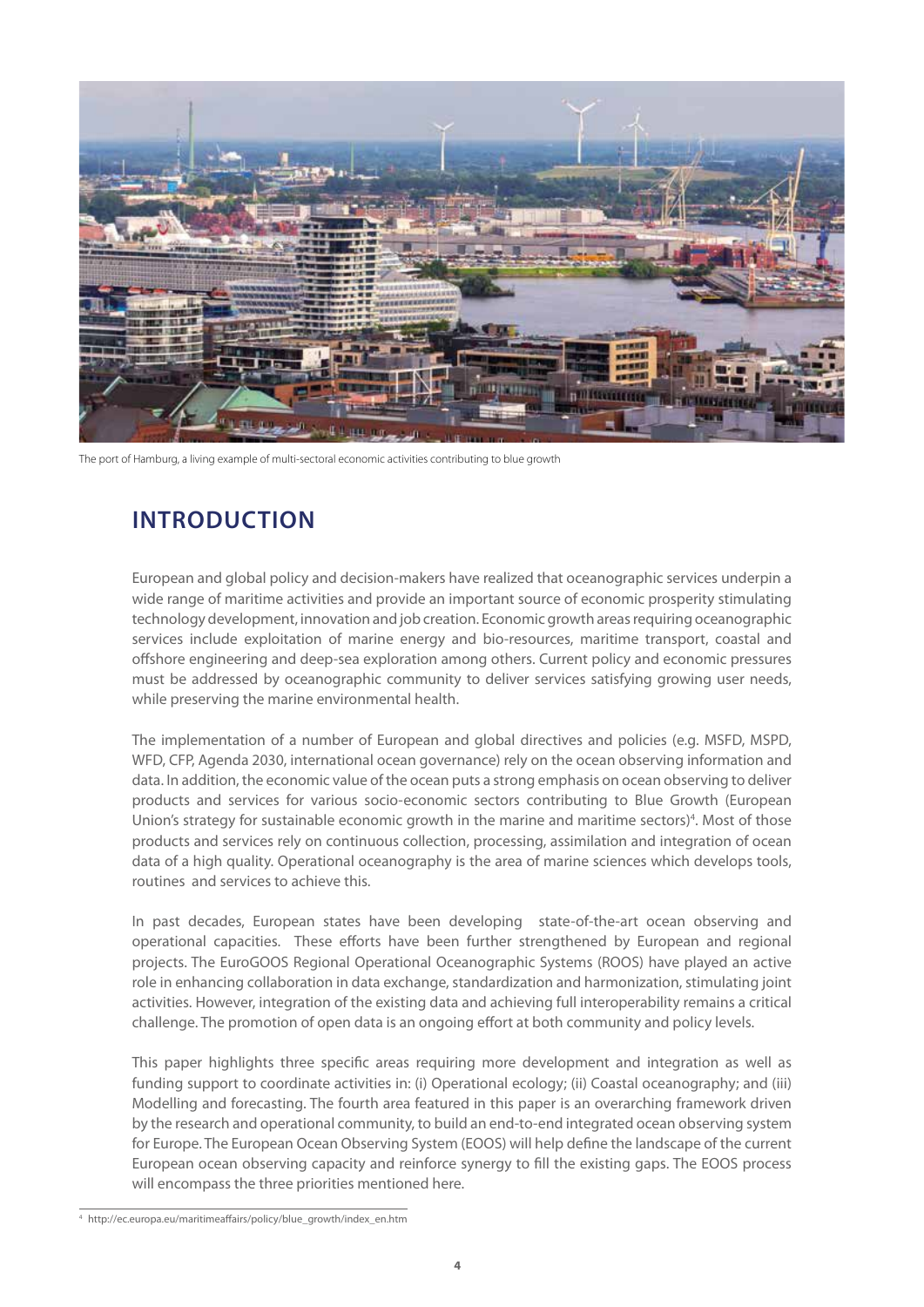## **International policy landscape: How can ocean observing make a difference?**

Ocean observing is required to provide high-quality information supporting operations and applications in the Societal Benefit Areas defined by the Group on Earth Observations (GEO) for building a Global Earth Observation System of Systems (GEOSS). Furthermore, the GEOSS Societal Benefit Areas process will contribute to achieve the UN's Sustainable Development Goals – the internationally adopted objectives of the UN Agenda 2030.

Most of the Sustainable Development Goals (SDGs) and all of the GEOSS Societal Benefit Areas require oceanographic services and products to reach their objectives. SDG 14<sup>5</sup> is particularly designed to help conserve and sustainably use the oceans, seas and marine resources.

Today, ocean observing has an unprecedented potential to help meet those societal challenges. Urgent action is required from both:

- Policy in recognizing this potential and supporting actions for sustained ocean observing and technology development, and
- Ocean community in ensuring synergy and collaboration to strengthen the individual states and regional efforts for the common (global) benefit.



上型 ١N

Group on Earth Observations (GEO) Societal Benefit Areas are the environmental fields around which the Global Earth Observation System of Systems is being developed, for the benefit of the world's society and economy.

The Agenda 2030 is a global framework to help eradicate poverty and achieve sustainable development by 2030. It includes 17 Sustainable Development Goals adopted by the United Nations in September 2015.

<sup>5</sup> http://www.un.org/sustainabledevelopment/oceans/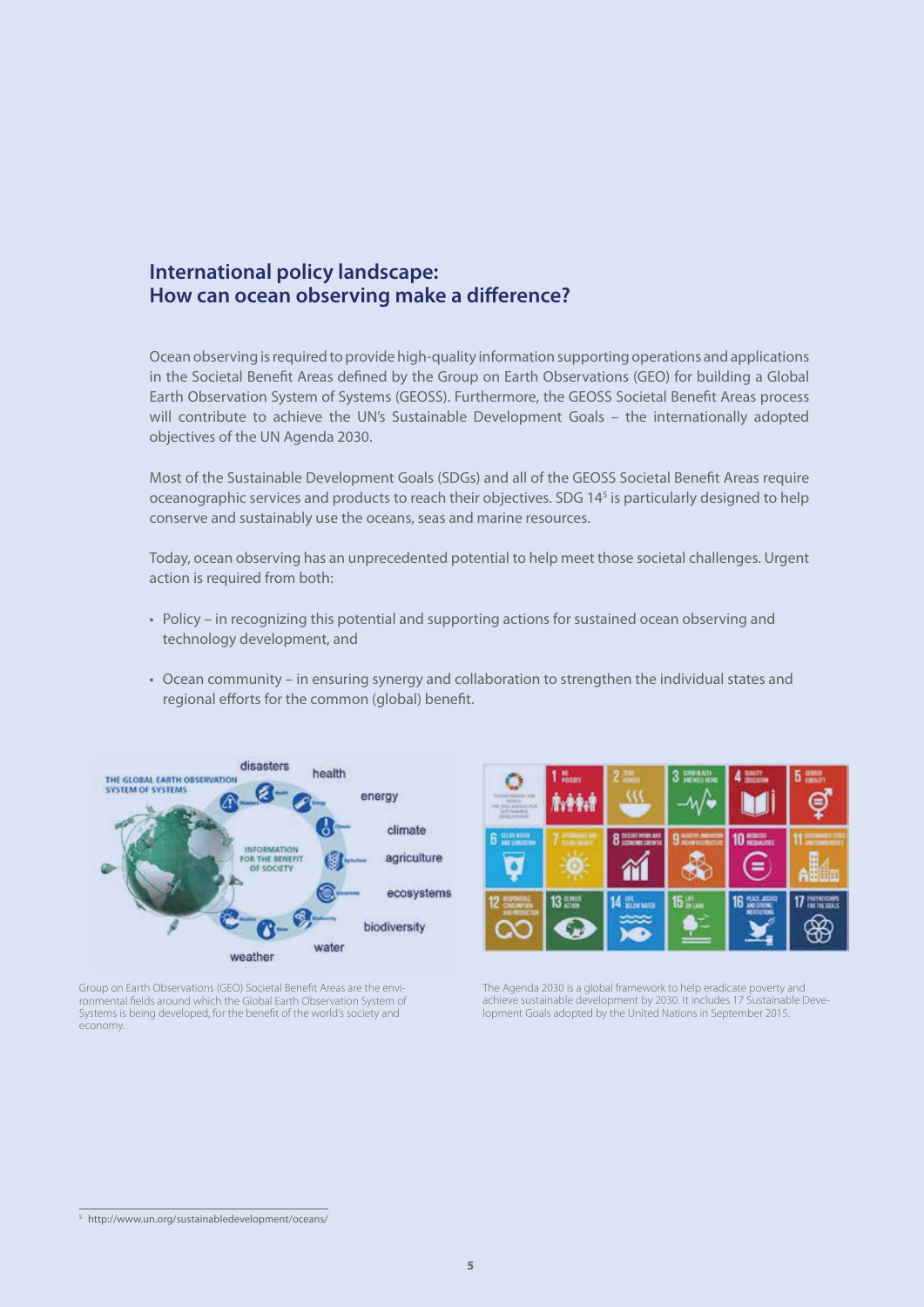

Tagged marine mammals collect data on ocean-atmosphere and physical environment, as well as the ecosystem functioning and dynamics, critical for ecosystembased management. © C. Guinet (CEBC/CNRS, France)



Algal bloom and a ship in the Baltic Sea captured by Sentinel-2A in August 2015. Large blooms pose serious problems to the ecosystem, aquaculture and tourism. © Copernicus Sentinel data (2015)/ESA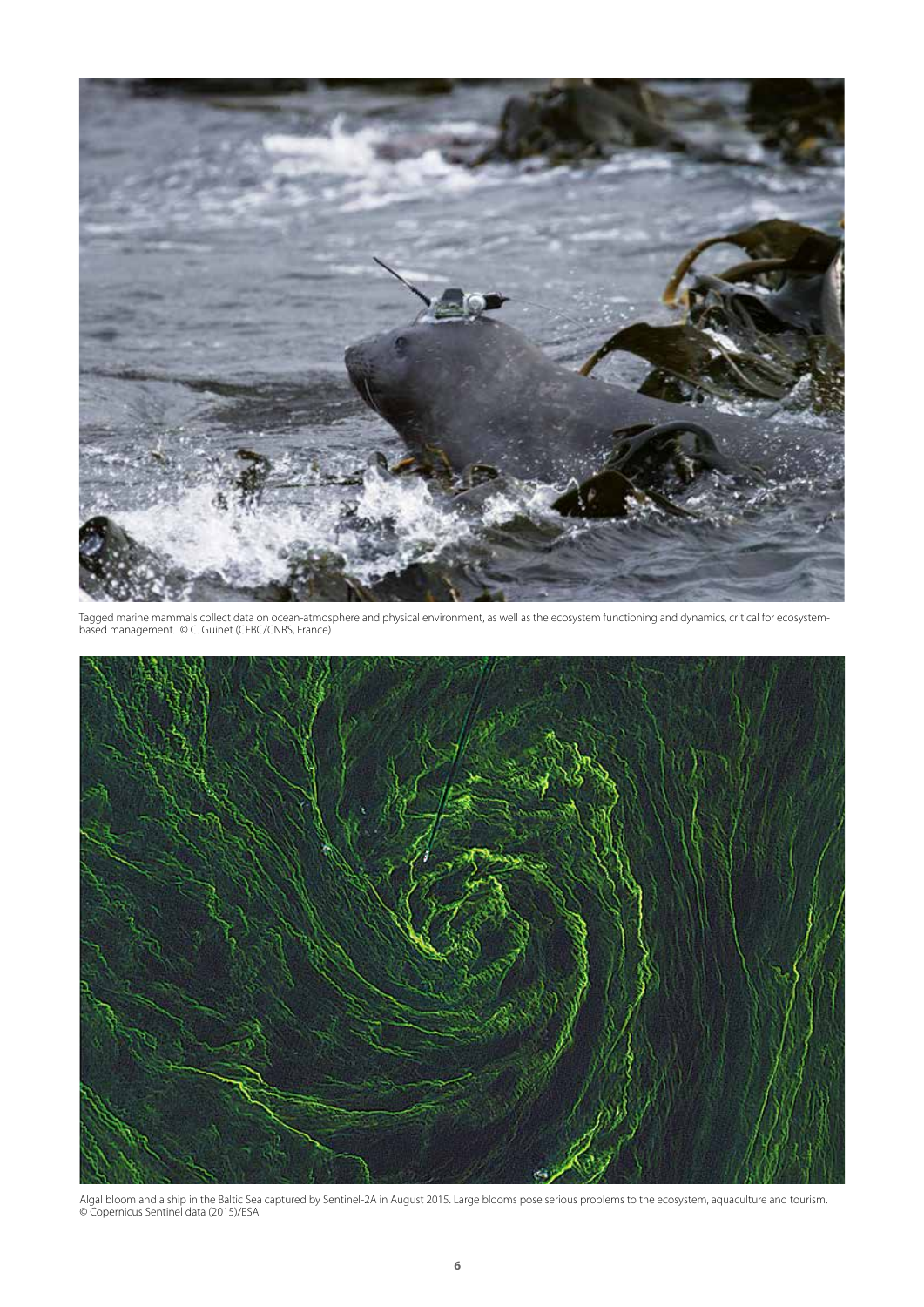## **1. OPERATIONAL ECOLOGY SERVICE FOR ECOSYSTEM-BASED MANAGEMENT**

Implementation of EU regulations (e.g. Marine Strategy Framework Directive [MSFD], Water Framework Directive, and Common Fisheries Policy) as well as regional conventions, relies on punctual and regular ocean measurements and often rapid provision of data and information. Operational ecology is a branch of oceanography delivering such observations and derived data for operational ecology services (e.g. environmental monitoring, forecast, and scenario projections). These operational ecology services provide information on the status of marine ecosystems and make policy and sustainable management actions possible and efficient.

Operational ecology data products are generated from a combination of remote sensing (satellites), seaborne (in-situ) measurements and models on various time and space scales, from long-term observations (time series), to most recent observations (near-real-time data). Such operational ecology products give us information on the past state of the environment, its current state and allow future predictions (shortterm, seasonal, decadal and scenario-based). Derived from these data products is information on the Good Environmental Status (GES) criteria and indicators as well as reports on the marine ecosystem status.

No quality-assured ecological service exists in Europe today, capable of providing daily, weekly, seasonal, annual and decadal forecasting, reanalysis and scenario projections. Pan-European and regional biogeochemical observations and monitoring are essential for ecosystem assessment and monitoring under MSFD. Such collaboration should be based on a data framework and open data sharing among the existing data providers. Furthermore, some new technologies and capabilities have to be further developed.

The gaps in the knowledge, monitoring networks and product quality are interdependent, and are based on the observations. A quality-assured European operational ecology service is needed to fill those gaps and develop modelling and forecasting capacity. Such an operational ecology service will bring together some cutting-edge monitoring infrastructures and traditional ones. Advanced biogeochemical data assimilation techniques are essential for both monitoring programs and modelling.

Ecosystem-based management relies on operational ecology products by providing information on:

- Present state of the ecosystem;
- Ecosystem forecast, e.g. at daily, weekly, seasonal and decadal scales;
- Reliable what/if scenario simulations, e.g. plankton and fish levels;
- Predictions of biohazards, e.g. harmful algal blooms and hypoxia (low oxygen conditions);
- Predictions of future trends, e.g. fluctuation and regime shifts in the marine ecosystem.

## **IT IS CRITICAL FOR EUROPEAN OPERATIONAL ECOLOGY SERVICE TO:**

- Enhance the observing network for biogeochemical parameters in all European regional sea basins;
- Advance basic research to fill gaps in understanding and modelling biogeochemical cycles at regional and local levels, including interactions between low and high trophic levels and benthic ecosystems;
- Integrate the existing and improved knowledge into ecological models.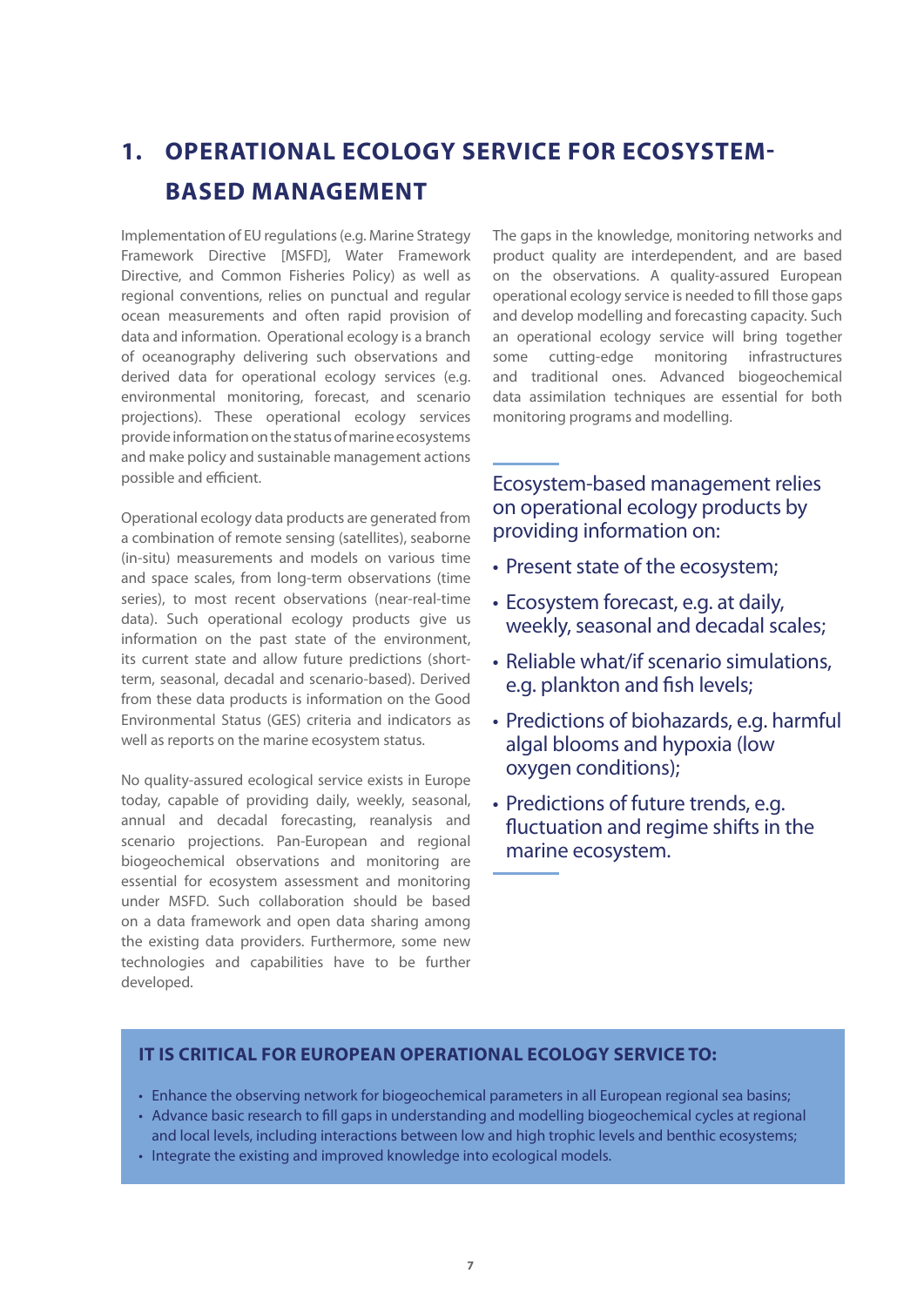

Coastal ocean laboratories, recovering and processing coastal ocean observation data in real time, are key elements to advance science-based coastal management. © Rijkswaterstaat



High Frequency radars collect real-time data on surface currents and waves © ICTS SOCIB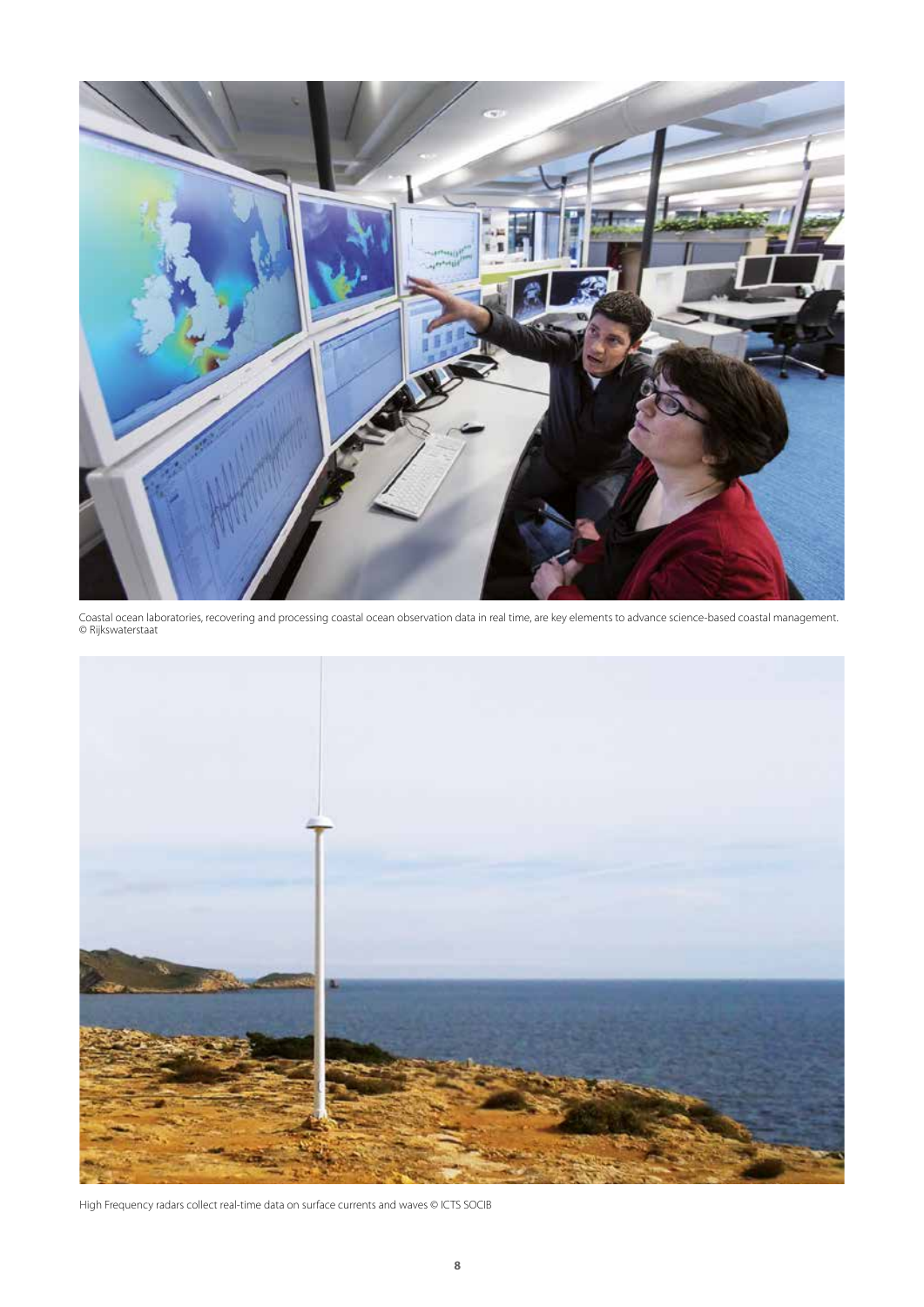## **2. ADVANCING COASTAL OCEANOGRAPHY INTEGRATION**

The EU's maritime regions are home to almost half its population and account for almost half its GDP<sup>6</sup>. Therefore, coastal ocean observations and data are of paramount importance for both Blue Growth and environmental monitoring. The growing demand for risk and adaptive management calls for a significant expansion of European coastal oceanography to inform decisions on water pollution, hazards, coastal erosion, and maritime safety among others. However, the current fragmentation of the coastal observing systems and operational services together with inherent limitations of satellite-based remote sensing observations in coastal regions are barriers to this expansion.

Moreover, the use of coastal waters will significantly increase with the widespread use of mobile technology. Cellular networks are now covering very large areas of coastlines, islands and ocean infrastructures, allowing a growing amount of human activities in coastal waters. The coastal ocean is becoming an important part in the European Digital Single Market<sup>7</sup> requiring seamless data and information products available for different users.

The Digital Single Market will provide enabling technologies to develop oceanographic services to coastal infrastructures operators, managers, and the public. A strong cooperation with the private sector and open data and open source software will bring oceanographic products and services to the users.

The use of coastal waters will significantly increase with the widespread use of mobile technology.

Integration of the existing marine data and achieving full interoperability is a prerequisite for the creation of the European Digital Single Market.

## **IT IS CRITICAL FOR EUROPEAN COASTAL OCEANOGRAPHY TO:**

- Include new observation variables and data products of higher spatial resolution and quality, delivering information on various time scales;
- Integrate monitoring capacities, underpinned by enhanced internet connectivity and a combination of conventional and low-cost sensors;
- Advance knowledge of coastal processes and the fresh water inputs to the coastal seas, as well as improved data assimilation techniques and high-resolution meteorological data and information;
- Strengthen cooperation between public and private companies as the private sector is a major player in coastal ocean services, a role that will continue to grow with the development of digital technologies.

<sup>&</sup>lt;sup>6</sup> http://ec.europa.eu/maritimeaffairs/documentation/facts\_and\_figures/index\_en.htm

<sup>7</sup> The European Commission Digital Single Market Strategy (May 2015) https://ec.europa.eu/digital-single-market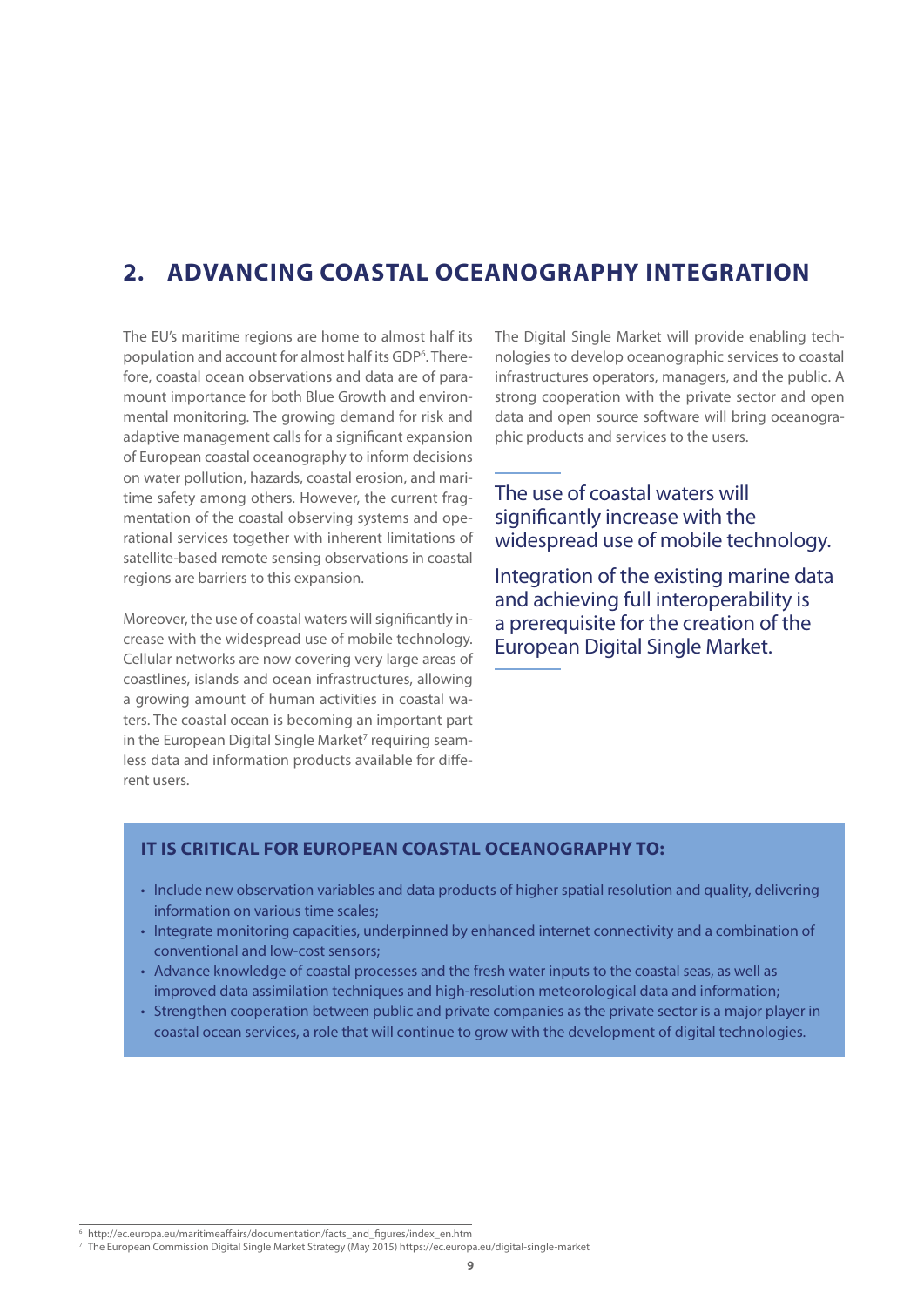

Oceanographers make extensive use of satellite images of the ocean in assessing and predicting ocean state. Sea-surface temperature forecast is used for a variety of applications, among others, fisheries, ocean climate, and ocean health. © EU Copernicus Marine Service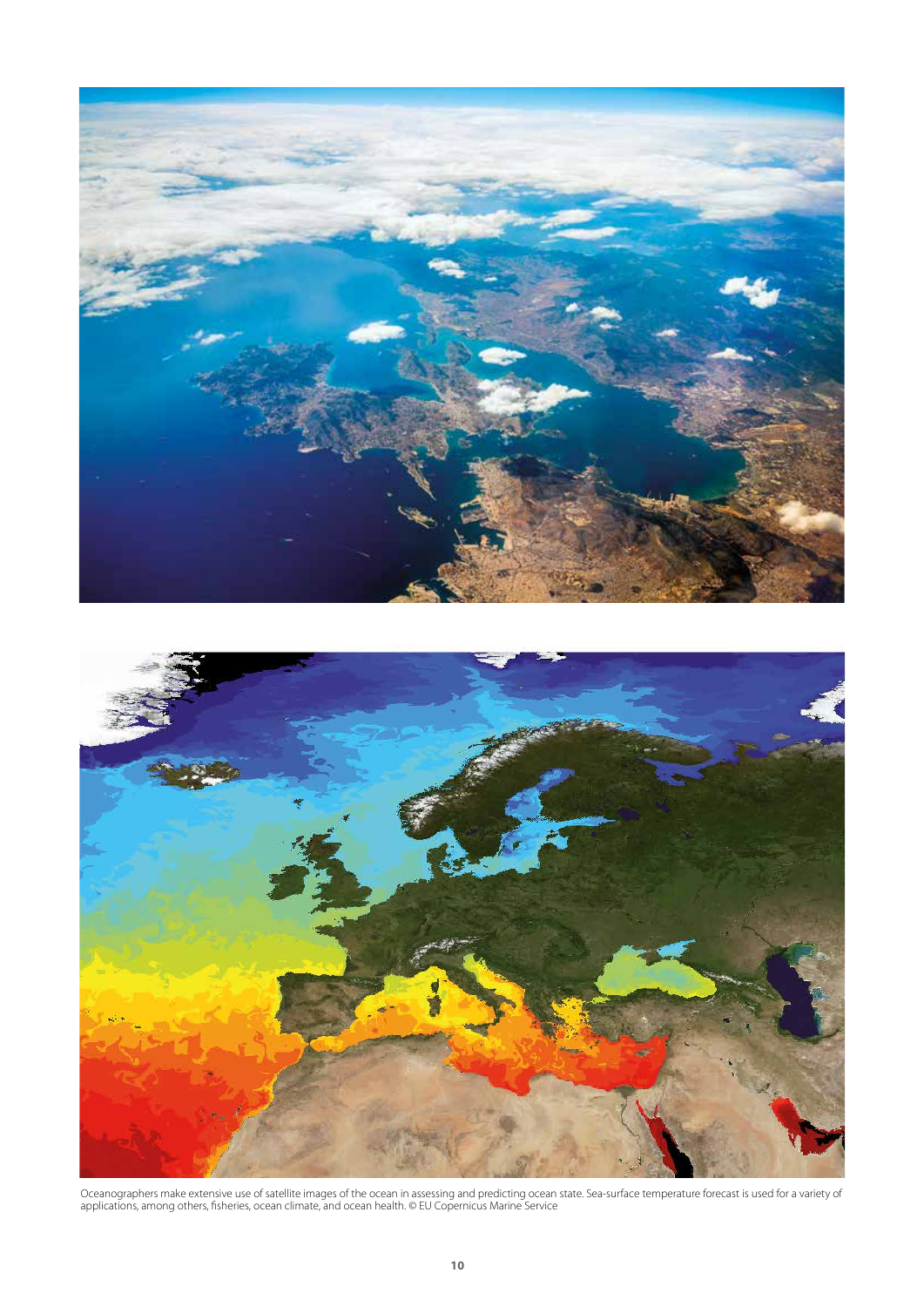## **3. MODELLING AND FORECASTING**

Ocean state and variability are predicted through a combination of ocean observations and ocean modelling. Furthermore, modelling helps scientists and maritime managers make ocean predictions in the areas which cannot be reached with in-situ observations. The accuracy of ocean predictions relies on the quality of the modelling (e.g. numerics, spatial resolution, parameterization of ocean processes) and the observation data, as well as the processing and assimilation of the observations data into the models.

Modelling serves both operational use (e.g. forecasts of ocean currents, sea ice, and harmful algal blooms [HAB]), and long-term projections (e.g. climate change and regime shifts). Running of models often requires large super-computers. Optimization of their use can not only improve the forecasts, but also significantly reduce the time and cost of modelling activities. The numerical outputs of the models need to be interpreted with user-friendly tools and applications producing tailored model products (e.g. HAB forecasts, oil spill/ pollution maps, tourism and leisure applications). Open source modelling software holds a strong innovation potential, attracting various kinds of users in the international market.

## Improved modelling and forecasting capability will:

- Integrate a broad number of parameters;
- Advance accuracy and uncertainty estimation; and
- Allow production of tailor-made products for diverse users.

#### **IT IS CRITICAL FOR EUROPEAN OCEAN MODELLING AND FORECASTING TO:**

Improve the models by:

- Integrating a broad number of parameters (e.g. sediments, pollutant drifts, ice, higher trophic levels, etc.) and inclusion of the estuary-coast-ocean continuum;
- Enhancing time and space resolution of the models;
- Advancing the model accuracy, uncertainty estimation and overall quality of the forecast;
- Gaining access to high-quality boundary and forcing data for models including high resolution bathymetry, meteorological forcing and fresh water inputs;
- Developing flexible tools to use common models for new applications.

Ensure the user uptake by:

- Assessing the barriers to uptake of modelling products e.g. model resolution, data format;
- Harmonizing the interface between Member States generating specific user products and services, and the Copernicus Marine Environment Monitoring Service;
- Deliver a common framework capable of providing seamless services at various geographical scales (e.g. local, regional, and pan-European).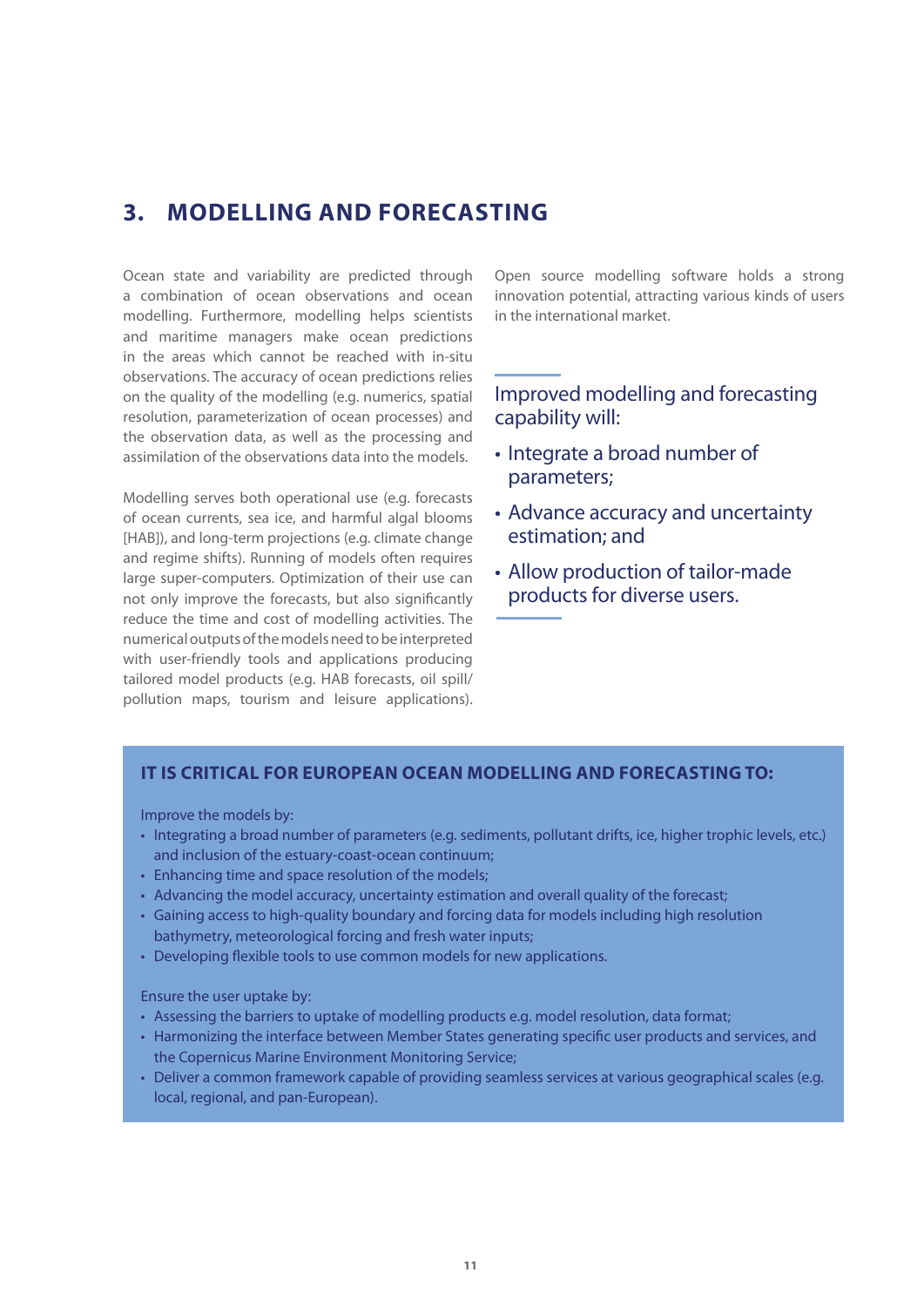

The ocean observing in Europe is done by a multitude of actors at national, regional and pan-European levels. The EOOS process will require openness and collaboration among the ocean observing community to help build a common strategic vision and a framework for Europe.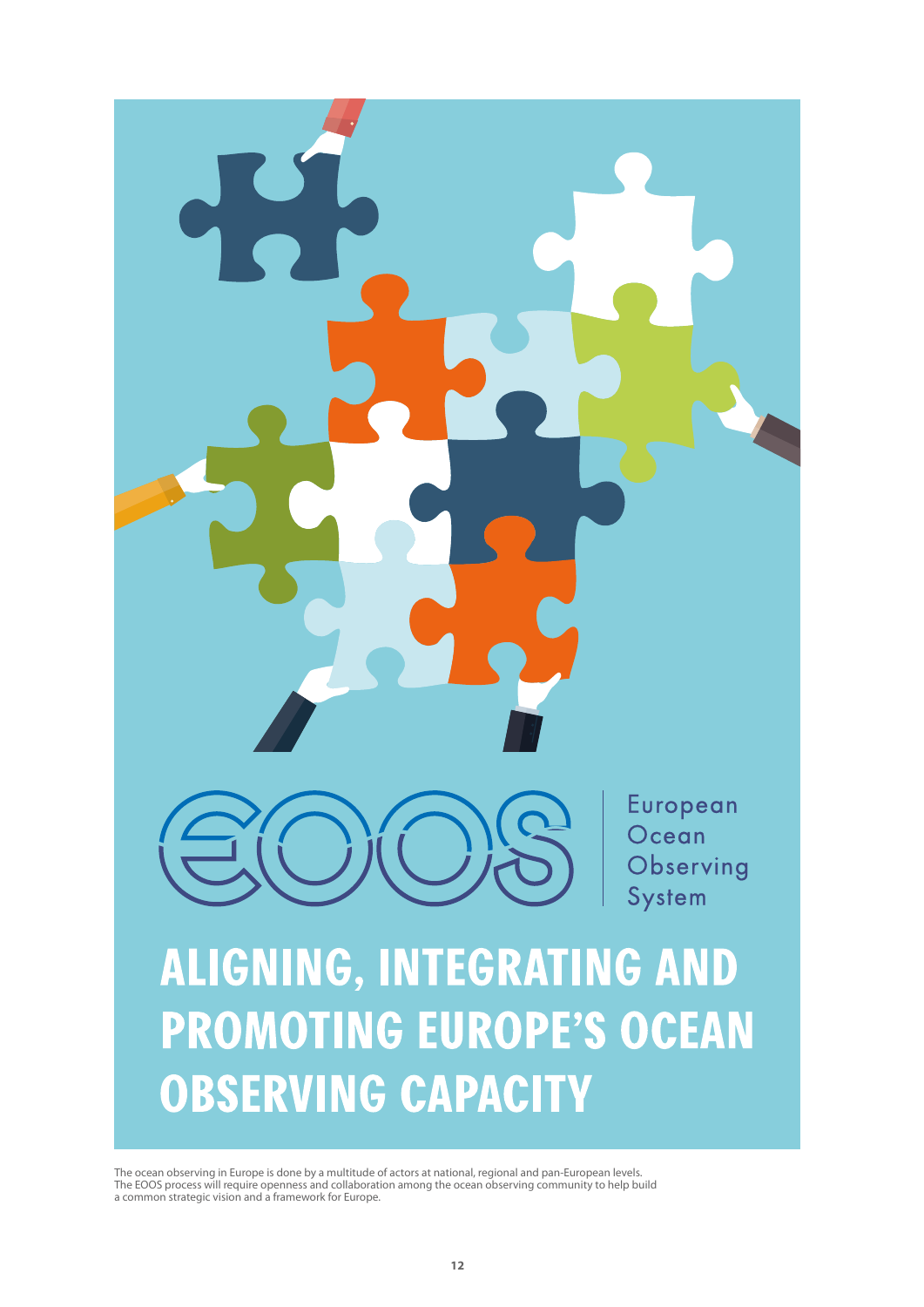## **4. EOOS – EUROPEAN OCEAN OBSERVING SYSTEM**

The development of the European Ocean Observing System (EOOS) aims to sustain and enhance European ocean observation and monitoring capacity (remote sensing, in-situ observations, and modelling). Ocean observing is gaining momentum as a critical research and innovation domain underpinning the implementation of a number of European and global policies (e.g. MSFD, WFD, MSPD, CFP, Agenda 2030, international ocean governance). An endto-end integrated EOOS is needed for Europe to derive maximum value from marine knowledge and information and respond to pressing societal needs. Furthermore, EOOS will play a critical role in Europe's contribution to the global Group on Earth Observations System of Systems (GEOSS).

The European ocean observing community initiated the EOOS process by prioritizing its development in the context of the EU Integrated Maritime Policy (2007). A number of science-policy reports and strategies have included EOOS as a priority area. Since 2014, EOOS development has gained pace after the chairs of both EuroGOOS and European Marine Board called for an urgent action to make EOOS a reality at the EurOCEAN 2014 science-policy conference.

## The EurOCEAN 2010 Ostend Declaration placed EOOS as one of three priorities for 2020. The Declaration outlined the EOOS objectives to:

- Re-establish Europe's global leading role in marine science and technology;
- Respond to societal needs by supporting major policy initiatives such as the Integrated Maritime Policy and the Marine Strategy Framework Directive; and
- Support European contributions to global observing systems. This could be achieved through better coordination of national capabilities with appropriate new investments, in coordination with relevant initiatives (e.g. ESFRI, EMODnet, GMES [now Copernicus]) and the engagement of end-users.

## **IT IS CRITICAL FOR THE EUROPEAN OCEAN OBSERVING SYSTEM (EOOS) TO:**

- Provide an overarching strategic framework for European ocean observing encompassing both research and operational oceanography;
- Cooperate with the ongoing European and regional projects and initiatives , e.g. CMEMS, EMODnet, ESFRI, AtlantOS, JERICO-NEXT, AORA, SeaDataNet, Sentinel and other space assets, designed to address ocean observing integration at various geographical scales and for different requirements;
- Form a transparent governance structure and a roadmap to advance the EOOS objectives ensuring the support and involvement of the large variety of users of ocean knowledge and information, spanning science, policy and society;
- Develop a communication strategy helping build EOOS as an open forum and focal point for European ocean observing research and technology.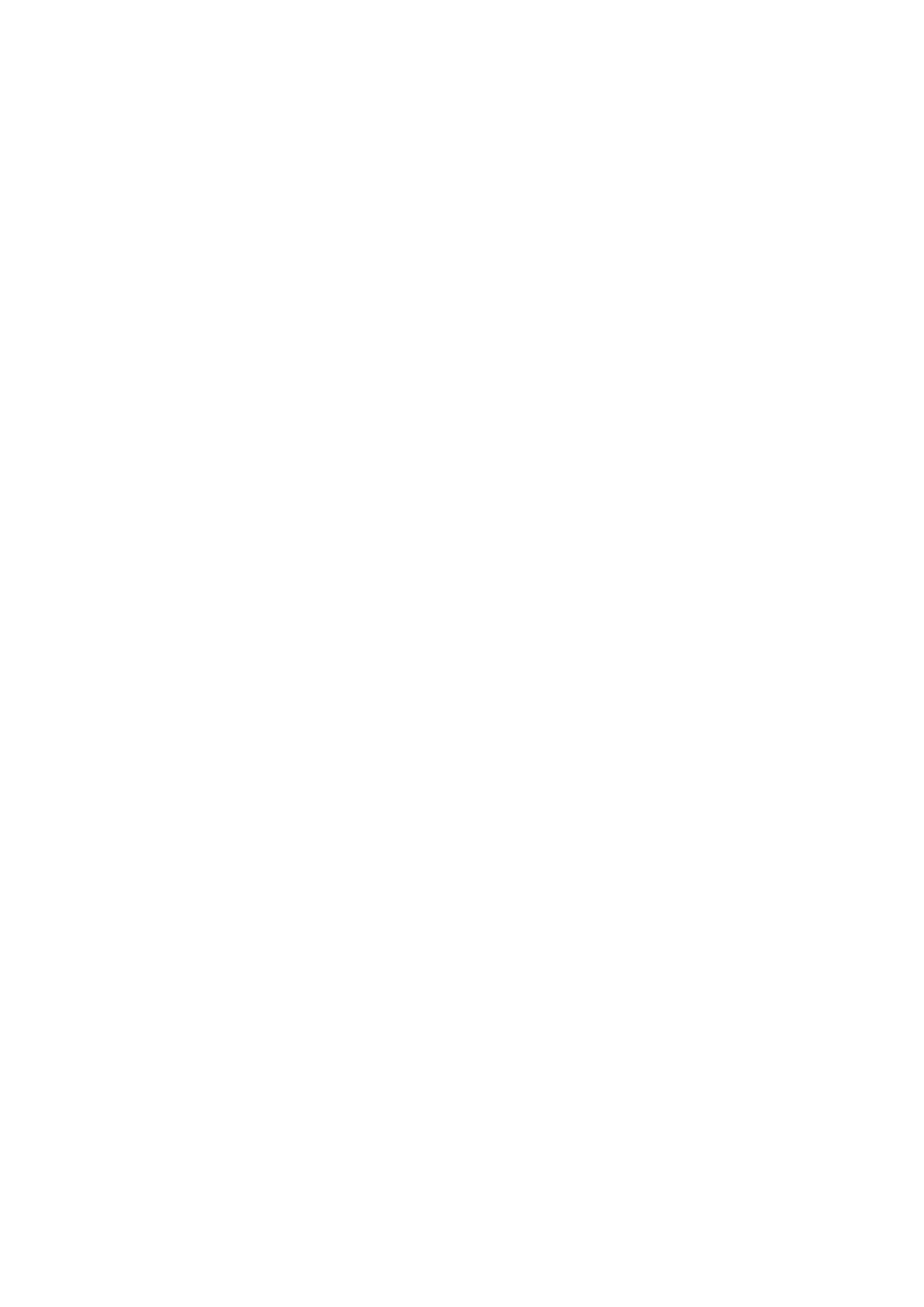**EuroGOOS**, **European Global Ocean Observing System**, is an international non-profit association of governmental agencies, research organisations, and private companies, established in 1994 within the context of the UNESCO Intergovernmental Oceanographic Commission's Global Ocean Observing System (GOOS). Today, EuroGOOS has 40 members from 19 European countries providing operational oceanographic services and carrying out marine research.

The EuroGOOS Regional Operational Oceanographic Systems (ROOS) deliver analysis and forecasts of Europe's regional seas and feed quality-assured data to pan-European data portals. EuroGOOS working groups and networks of marine observing platforms (Task Teams) enhance synergy and deliver strategies, priorities and standards, towards an integrated European Ocean Observing System (EOOS).

Working hand in hand with partners in the European ocean research and observation community, EuroGOOS is promoting the integration of scientific knowledge and innovation for different users spanning science, policy, industry and society. Within the activities of its Science Advisory Working Group EuroGOOS has prepared this policy brief to highlight some key challenges and priorities for European oceanography in the coming years.

www.eurogoos.eu

This policy brief is broadly based on the publication by the EuroGOOS Science Advisory Working Group released in the EuroGOOS Special Issue in the Ocean Sciences Journal of the European Geosciences Union:

She, J., Allen, I., Buch, E., Crise, A., Johannessen, J. A., Le Traon, P.-Y., Lips, U., Nolan, G., Pinardi, N., Reißmann, J. H., Siddorn, J., Stanev, E., and Wehde, H.: Developing European operational oceanography for Blue Growth, climate change adaptation and mitigation, and ecosystem-based management, Ocean Sci., 12, 953-976, doi:10.5194/os-12-953-2016, 2016.

This policy brief was prepared by: Jun She, Chair of the EuroGOOS Strategic Advisory Working Group, and Dina Eparkhina and Glenn Nolan, EuroGOOS Office

Reviewed by EuroGOOS Executive Board

Photography: Front cover image courtesy of Jens Jakobsen, DMI

D/2016/14.040/1 ISBN 978-2-9601883-0-1

To be quoted as follows:

European operational oceanography: Delivering services for Blue Growth and ecosystem-based management. EuroGOOS Policy Brief. She, J., Eparkhina D., Nolan G. (Eds.). EuroGOOS. Brussels, Belgium. 2016. ISBN 978-2-9601883-0-1. 14pp.

This publication is available free of charge on EuroGOOS website: http://eurogoos.eu/publications/